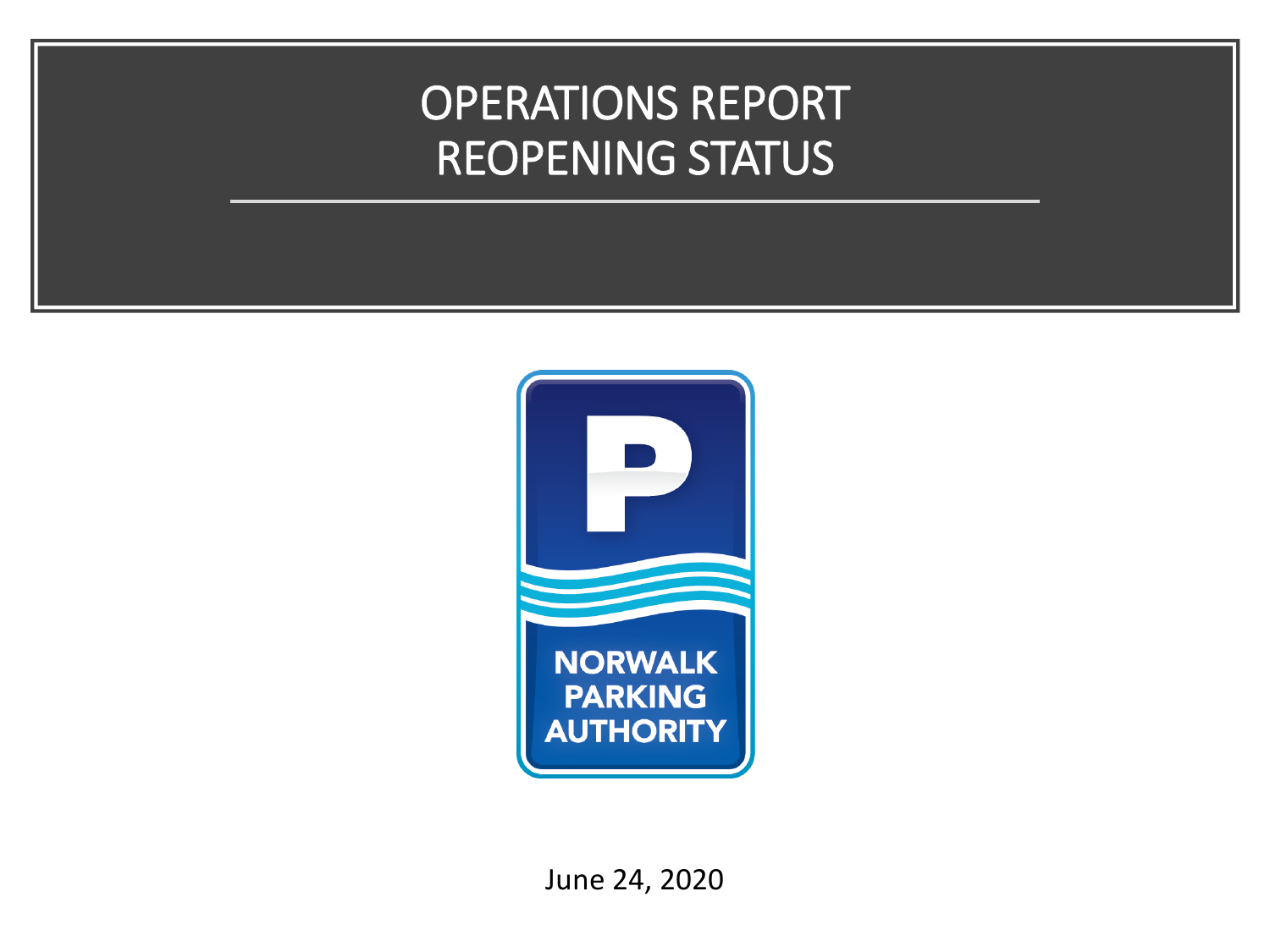# BUDGET STATUS

|                             | Feb     | Feb           | March      | March         | April                    | April                    | April         | May        | May             | Mav           | June                     | June                     | June          |
|-----------------------------|---------|---------------|------------|---------------|--------------------------|--------------------------|---------------|------------|-----------------|---------------|--------------------------|--------------------------|---------------|
|                             | Actual  | <b>Budget</b> | Actual     | <b>Budget</b> | Actual                   | <b>Proposed</b>          | <b>Budget</b> | Actual     | <b>Proposed</b> | <b>Budget</b> | Actual to-date           | <b>Proposed</b>          | <b>Budget</b> |
| <b>REVENUES:</b>            |         |               |            |               |                          |                          |               |            |                 |               |                          |                          |               |
| Parking Revenue             | 557,516 | 572,682       | 361,052    | 595,598       | 20,711                   | $\blacksquare$           | 612,462       | 32,394     |                 | 616,932       | 256,673                  | 249,032                  | 627,655       |
| Other Revenue               | 6,461   | 9,033         | 5,030      | 9,033         | 7.943                    | $\overline{\phantom{a}}$ | 9,033         | 729        |                 | 9,033         | 189                      | 4,047                    | 9,033         |
| <b>Total System Revenue</b> | 563,977 | 581,715       | 366,082    | 604,631       | 28,654                   | 0                        | 621,495       | 33,123     | 0               | 625,966       | 256,862                  | 253,079                  | 636,688       |
|                             |         |               |            |               |                          |                          |               |            |                 |               |                          |                          |               |
| <b>EXPENSES:</b>            |         |               |            |               |                          |                          |               |            |                 |               |                          |                          |               |
| Operations                  | 312,312 | 363,045       | 365,777    | 417,222       | 265,316                  | 247,211                  | 390,901       | 203,549    | 258,811         | 487,815       | 142,224                  | 265,550                  | 379,052       |
| City Support/Admin Svcs     | 58,455  | 84,036        | 67,725     | 84,036        | 80,616                   | 79,755                   | 84,036        | 56,467     | 79,755          | 84,036        | 37,979                   | 79,755                   | 84,036        |
| Debt Service                | 76,833  | 76,833        | 76,833     | 76,833        | 76,833                   | 76,833                   | 76,833        | 76,833     | 76,833          | 76,833        | 76,833                   | 76,833                   | 76,833        |
| Capital Reserve & Replacer  | 11,250  | 11,250        |            | 11,250        | $\overline{\phantom{a}}$ | $\overline{\phantom{a}}$ | 11,250        |            |                 | 11,250        | $\overline{\phantom{0}}$ | $\overline{\phantom{a}}$ | 11,250        |
| <b>Total Expenses</b>       | 458,850 | 535,164       | 510,335    | 589,341       | 422,765                  | 403,799                  | 563,020       | 336,849    | 415,399         | 659,933       | 257,035                  | 422,138                  | 551,171       |
| <b>Fund Balance</b>         | 105,127 | 46,550        | (144, 253) | 15,290        | (394,111)                | (403,799)                | 58,475        | (303, 725) | (415, 399)      | (33,968)      | (173)                    | (169, 059)               | 85,517        |

June actual numbers are June  $1^\text{st}$  – June 21 $^\text{st}$ .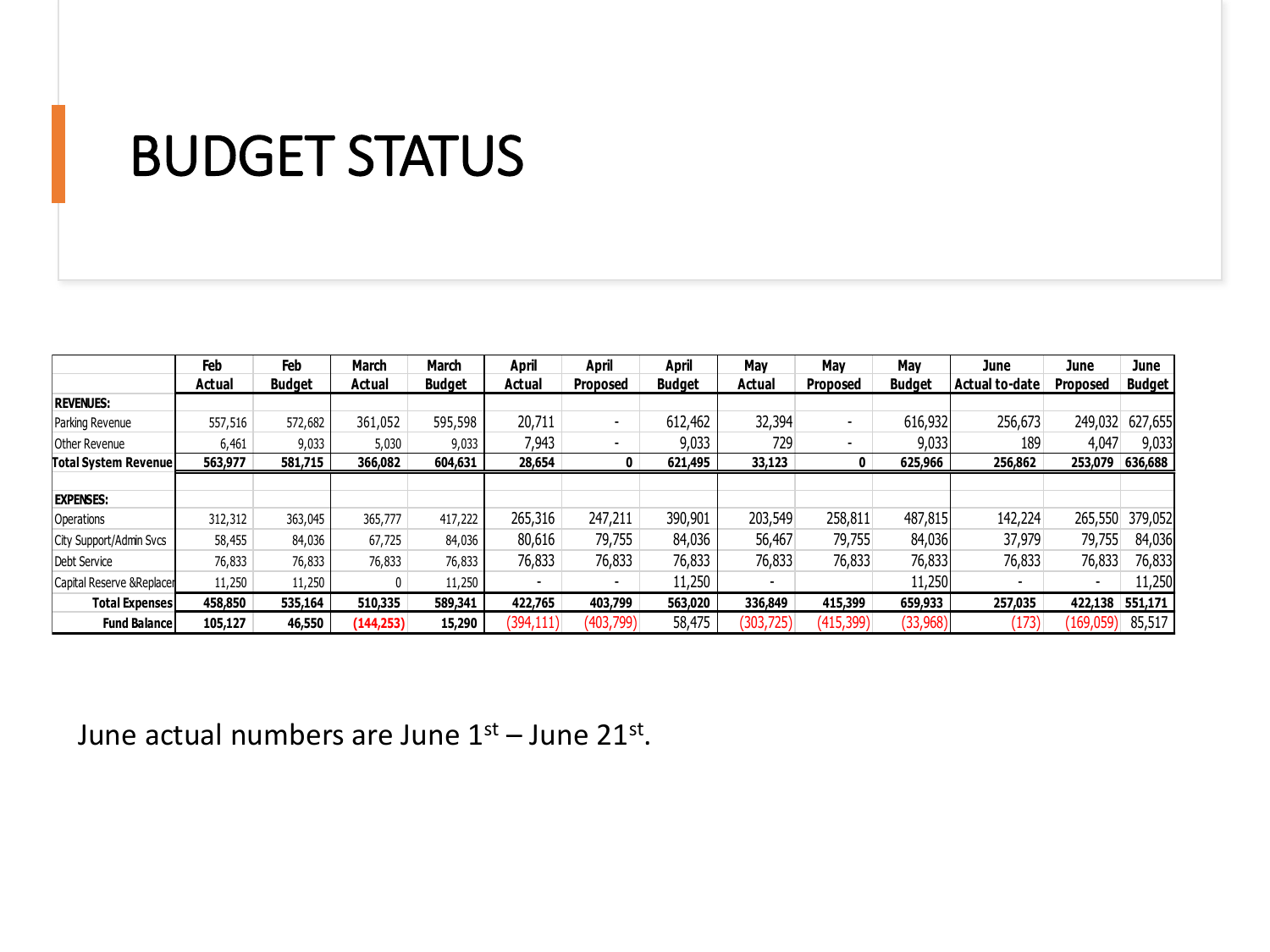# TRANSIENT ACTIVITY

| Activity level compared to June 2019 (June 1st - June 23rd) |       |       |                               |  |  |  |
|-------------------------------------------------------------|-------|-------|-------------------------------|--|--|--|
| Location                                                    | 2019  | 2020  | <b>Current activity level</b> |  |  |  |
| IOn-Street                                                  | 28578 | 15568 | 54%                           |  |  |  |
| <b>SNRR Garage</b>                                          | 3500  | 116   | 3%                            |  |  |  |
| <b>SNRR Lot</b>                                             | 2746  | 85    | 3%                            |  |  |  |
| Maritime Garage                                             | 11877 | 1109  | 9%                            |  |  |  |
| Haviland Deck                                               | 5222  | 2527  | 48%                           |  |  |  |
| <b>YDG</b>                                                  | 1808  | 321   | 18%                           |  |  |  |
| lWebster Lot                                                | 14304 | 2033  | 14%                           |  |  |  |
| North Water Lot                                             | 5134  | 2665  | 52%                           |  |  |  |
| <b>Wall Lot</b>                                             | 981   | 908   | 93%                           |  |  |  |
| lMain Lot                                                   | 2714  | 907   | 33%                           |  |  |  |
| <b>ENRR Lots</b>                                            | 181   | 26    | 14%                           |  |  |  |
| Liberty Square Lot                                          | 2955  | 962   | 33%                           |  |  |  |
| Total                                                       | 80000 | 27227 | 34%                           |  |  |  |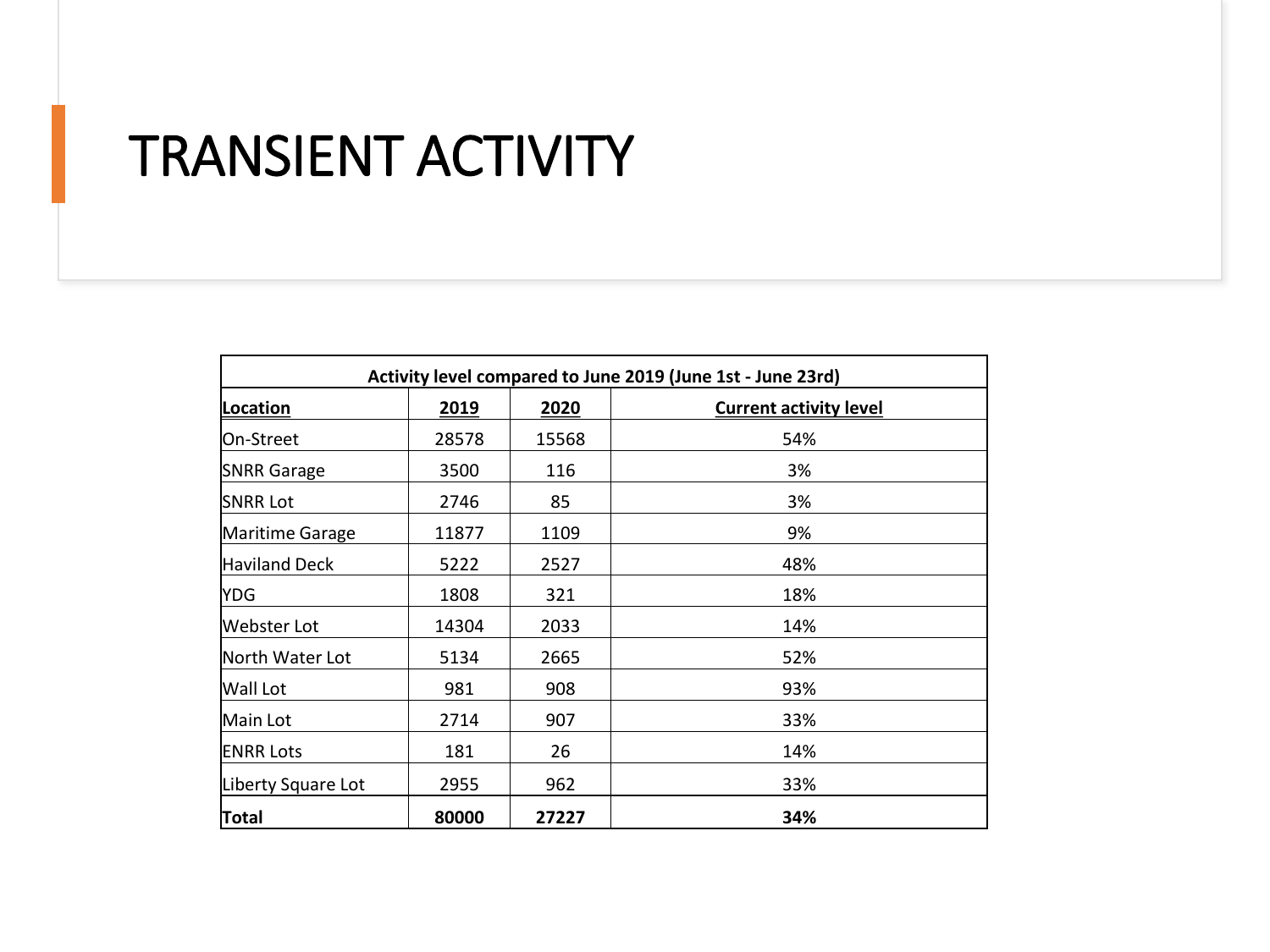# PERMIT ACTIVITY

| June 2020 Permit Activity Compared to 2019 |      |      |                         |  |  |  |
|--------------------------------------------|------|------|-------------------------|--|--|--|
| <b>Locations</b>                           | 2019 | 2020 | <b>Current Activity</b> |  |  |  |
| <b>East Norwalk Railroad Station Lots</b>  | 219  | 189  | 86%                     |  |  |  |
| lHaviland Lower Deck                       | 403  | 399  | 99%                     |  |  |  |
| Liberty Square Lot                         | 40   | 38   | 95%                     |  |  |  |
| Main Lot                                   | 71   | 68   | 96%                     |  |  |  |
| Maritime Garage                            | 584  | 513  | 88%                     |  |  |  |
| South Norwalk Train Station                | 757  | 733  | 97%                     |  |  |  |
| <b>Wall Lot</b>                            | 65   | 63   | 97%                     |  |  |  |
| Webster Lot                                | 719  | 632  | 88%                     |  |  |  |
| Yankee Doodle Garage                       | 325  | 299  | 92%                     |  |  |  |
| <b>Grand Total</b>                         | 3183 | 2934 | 92%                     |  |  |  |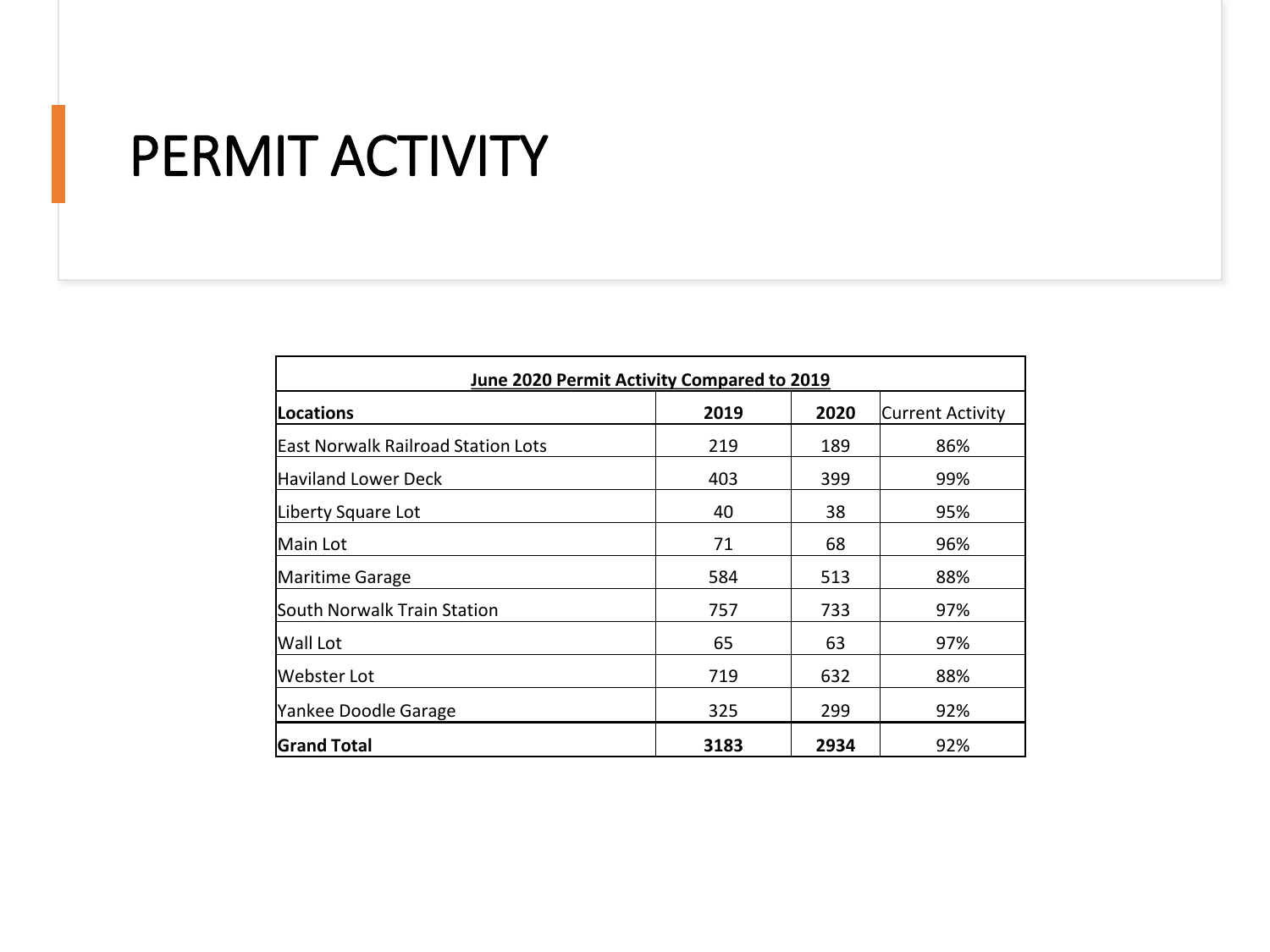# ENFORCEMENT & CUSTOMER COURTESY PROGRAM

Enforcement – June ticket issuance is reduced by 92 percent in the month of June (June  $1 -$  June 23). There were a total of 81 tickets issued for various types violation. Expired and time limit violations were issued after customers received warnings (from June  $17<sup>th</sup> - 23<sup>rd</sup>$ ).

| Ticket issuance June 1 - June 23 |                |              |  |  |  |  |
|----------------------------------|----------------|--------------|--|--|--|--|
| Type of violation                | 2019 Tickets   | 2020 Tickets |  |  |  |  |
| <b>lOvertime</b>                 | 64             | 22           |  |  |  |  |
| <b>Expired Meter</b>             | 913            | 35           |  |  |  |  |
| Wrong side of the street         | 2              | $\mathbf{1}$ |  |  |  |  |
| Occupying more than one space    | 16             | 2            |  |  |  |  |
| On sidewalk                      | 0              | 1            |  |  |  |  |
| No parking zone                  | 58             | 11           |  |  |  |  |
| Obstructing driveway             | 1              | 0            |  |  |  |  |
| <b>IFire Lane</b>                | 4              | O            |  |  |  |  |
| Obstructing traffic              | $\mathcal{P}$  | 0            |  |  |  |  |
| W/n 10 feet of fire hydrant      | $\overline{2}$ | 0            |  |  |  |  |
| Without valid permit             | 53             | 28           |  |  |  |  |
| Commercial vehicle               | 2              | O            |  |  |  |  |
| Daily ENRR                       | 36             | 9            |  |  |  |  |
| Total                            | 1153           | 109          |  |  |  |  |

• There were 364 courtesy cards issued.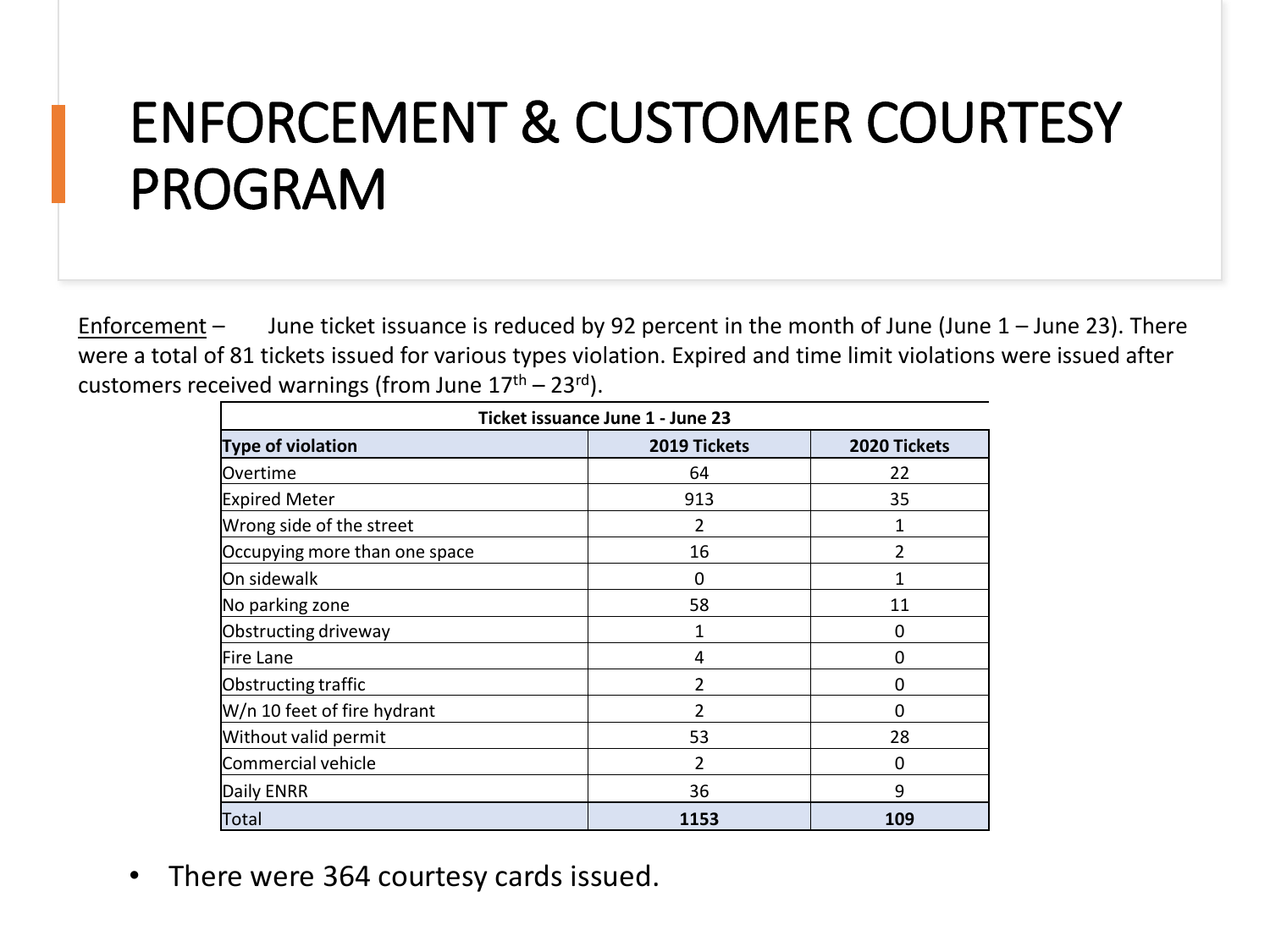# Touchless parking

- **Text to park:** New payment method introduced in the month of June.
	- Service rollout date June 8, 2020
	- Usage (June 8 June 23) total of 305 transactions.
- **Pay by phone:** Parkmobile usage (June 1 June 23) is down by 55% compared to June 2019
	- **June 2019**: 12,521
	- **June 2020**: 5,692
- **Online Reservation**: New payment method introduced at Maritime and South Norwalk Railroad Garage.
	- Service rollout date June 8, 2020
	- Usage (June 8 June 23) 8 online reservations.
	- Increased usage expected as Maritime Aquarium and city of New York opens.